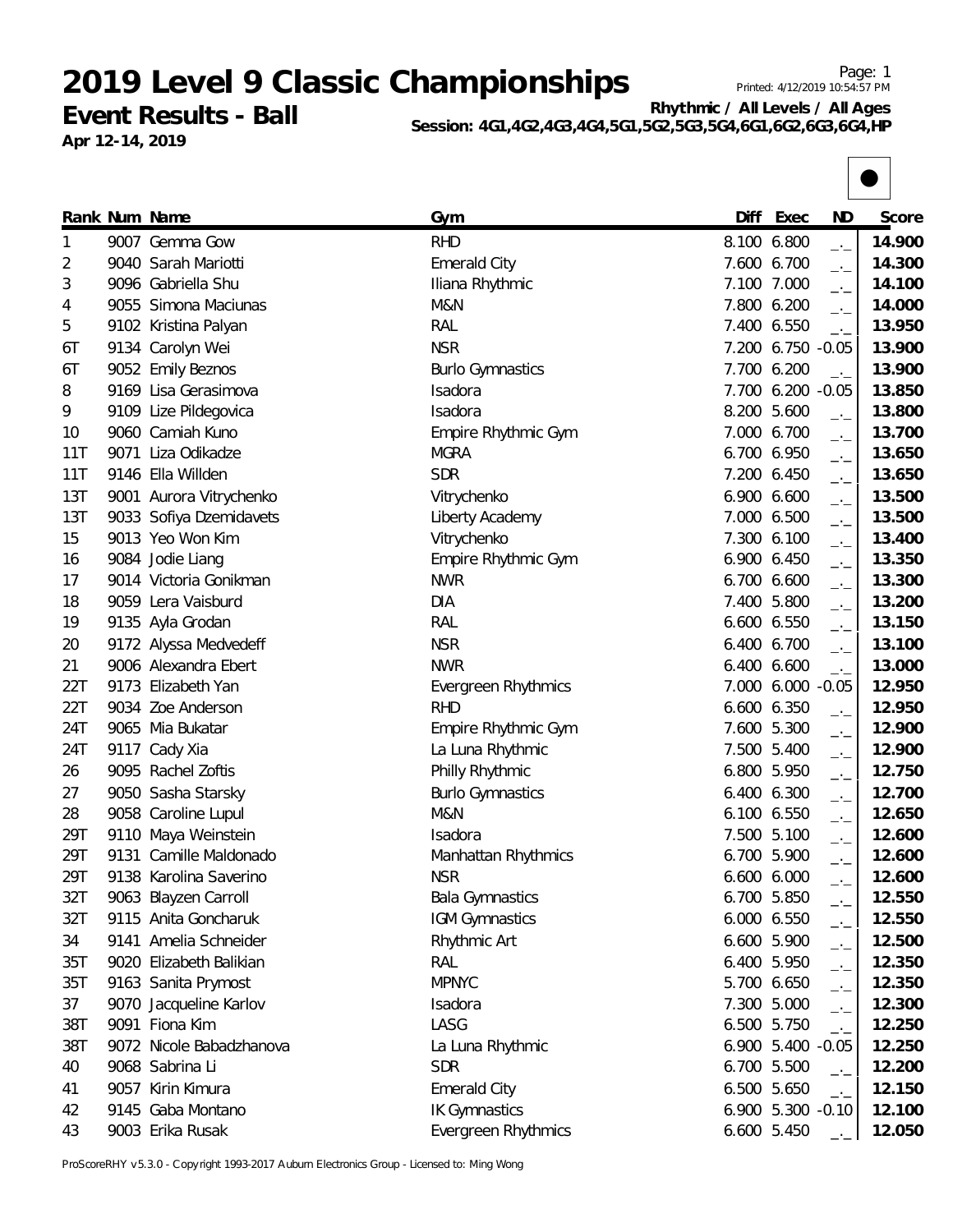**Event Results - Ball Apr 12-14, 2019**

**Rhythmic / All Levels / All Ages Session: 4G1,4G2,4G3,4G4,5G1,5G2,5G3,5G4,6G1,6G2,6G3,6G4,HP**



|       | Rank Num Name                  | Gym                        | Diff | Exec              | <b>ND</b>                   | Score  |
|-------|--------------------------------|----------------------------|------|-------------------|-----------------------------|--------|
| 44T   | 9023 Leah Gressel              | <b>RSGA</b>                |      | 5.600 6.300       | $\overline{\phantom{a}}$    | 11.900 |
| 44T   | 9105 Sophia Furer              | Isadora                    |      | 7.500 4.700 -0.30 |                             | 11.900 |
| 44T   | 9044 Christina Antonyuk        | Vitrychenko                |      | 6.600 5.300       | $\rightarrow$ $\rightarrow$ | 11.900 |
| 47    | 9122 Anna Yekhilevsky          | <b>CHR</b>                 |      | 6.300 5.550       | $-1$                        | 11.850 |
| 48T   | 9156 Polina Mosharova          | Empire Rhythmic Gym        |      | 5.900 5.900       | $-$                         | 11.800 |
| 48T   | 9094 Narine Vanetsyan          | Rhythmic Olympica          |      | 6.700 5.100       | $\overline{\phantom{a}}$    | 11.800 |
| 50T   | 9002 Megan Chu                 | <b>Emerald City</b>        |      | 6.600 5.400 -0.30 |                             | 11.700 |
| 50T   | 9005 Jaelyn Chin               | <b>IK Gymnastics</b>       |      | 5.800 6.000 -0.10 |                             | 11.700 |
| 52T   | 9078 Elle Jung                 | <b>Elegance Gymnastics</b> |      | 5.800 5.850       | $-1$                        | 11.650 |
| 52T   | 9077 Christina Eldamaa         | <b>RSGA</b>                |      | 6.100 5.550       | $\Box$                      | 11.650 |
| 52T   | 9099 Liza Kolesnichenko        | <b>Emerald City</b>        |      | 6.400 5.250       | $\rightarrow$ $\rightarrow$ | 11.650 |
| 55T   | 9042 Ava Khlopin               | Isadora                    |      | 6.900 4.750 -0.05 |                             | 11.600 |
| 55T   | 9114 Stella-Luciana Ceo        | LAR                        |      | 6.800 4.900 -0.10 |                             | 11.600 |
| $55*$ | 9149 Anna Struk                | Gold Ray Rhythmic          |      | 6.100 5.500       | $-1$                        | 11.600 |
| $55*$ | 9139 Gabby Fuki                | Isadora                    |      | 6.600 5.000       | $\rightarrow$ $\rightarrow$ | 11.600 |
| 55T   | 9083 Nicole Tchapova           | RAL                        |      | 6.200 5.550 -0.15 |                             | 11.600 |
| 55T   | 9150 Eleonora Gordienko        | Miami Gymnastics           |      | 6.200 5.400       | $\rightarrow$ $\rightarrow$ | 11.600 |
| 61T   | 9118 Katherine Cheng           | California Rhythms         |      | 7.100 5.100 -0.65 |                             | 11.550 |
| 61T   | 9030 Masha Golubchik           | M&N                        |      | 5.700 5.850       | $\overline{\phantom{a}}$    | 11.550 |
| 63T   | 9159 Isabella Ivanova          | La Luna Rhythmic           |      | 6.900 4.600       | $-1$                        | 11.500 |
| 63T   | 9035 Roksolana Behen           | Prima Rhythmic             |      | 5.800 5.700       | $-1$                        | 11.500 |
| 63T   | 9144 Anna Braginskaya          | La Luna Rhythmic           |      | 6.300 5.200       | $\Box$                      | 11.500 |
| 63T   | 9085 Sophia Jiang              | Empire Rhythmic Gym        |      | 6.600 4.900       | $-1$                        | 11.500 |
| 63T   | 9066 Rebecca Korsunskiy        | Isadora                    |      | 6.800 4.700       | $-1$                        | 11.500 |
| 68T   | 9069 Ashley Wang               | <b>RHD</b>                 |      | 6.100 5.300       | $-1$                        | 11.400 |
| 68T   | 9112 Claire Kang               | <b>RHD</b>                 |      | 6.500 4.900       | $\overline{\phantom{a}}$    | 11.400 |
| 68T   | 9121 Nicole Abarbanel          | California Rhythms         |      | 6.100 5.400 -0.10 |                             | 11.400 |
| 71    | 9019 Anna Vasilevich           | M&N                        |      | 5.800 5.550       | $-1$                        | 11.350 |
| 72T   | 9049 Lara Krivobokov           | Philly Rhythmic            |      | 6.000 5.300       | $-1$                        | 11.300 |
| 72T   | 9157 Vasilisa Kuzmanova        | <b>ESCX</b>                |      | 6.000 5.300       | $\rightarrow$ $\rightarrow$ | 11.300 |
| 74    | 9031 Nayenne Pollini Ashenaffi | <b>CHR</b>                 |      | 6.600 5.000 -0.35 |                             | 11.250 |
| 75    | 9107 Katya Zhuiko              | Philly Rhythmic            |      | 6.300 4.950 -0.05 |                             | 11.200 |
| 76T   | 9061 Natalie Gittelson         | <b>GRACE</b>               |      | 5.600 5.500       | $\overline{\phantom{a}}$    | 11.100 |
| 76T   | 9043 Polina Chaadayeva         | M&N                        |      | 5.600 5.600 -0.10 |                             | 11.100 |
| 76T   | 9027 Acacia Fong               | Rhythmic Olympica          |      | 5.600 5.500       | $-1$                        | 11.100 |
| 76T   | 9032 Anna Abramian             | RAL                        |      | 6.100 5.000       | $-1$                        | 11.100 |
| 80T   | 9062 Theresa Fu                | Vitrychenko                |      | 6.200 4.850       | $\overline{\phantom{a}}$    | 11.050 |
| 80T   | 9087 Daria Karaseva            | <b>RAM</b>                 |      | 6.000 5.150 -0.10 |                             | 11.050 |
| 82T   | 9010 Tiziana Greppi            | Miami Gymnastics           |      | 7.500 3.500       | $-1$                        | 11.000 |
| 82T   | 9053 Angel Lu                  | <b>Emerald City</b>        |      | 6.400 4.600       | $\Box$                      | 11.000 |
| 82T   | 9113 Martina Miladinova        | LAR                        |      | 5.500 5.500       | $-1$                        | 11.000 |
| 85T   | 9123 Nicole Shevchukevych      | Isadora                    |      | 6.400 4.550       | $\overline{\phantom{a}}$    | 10.950 |
| 85T   | 9041 Natalia Dreszer           | <b>VIDA</b>                |      | 5.800 5.200 -0.05 |                             | 10.950 |

ProScoreRHY v5.3.0 - Copyright 1993-2017 Auburn Electronics Group - Licensed to: Ming Wong

Printed: 4/12/2019 10:54:57 PM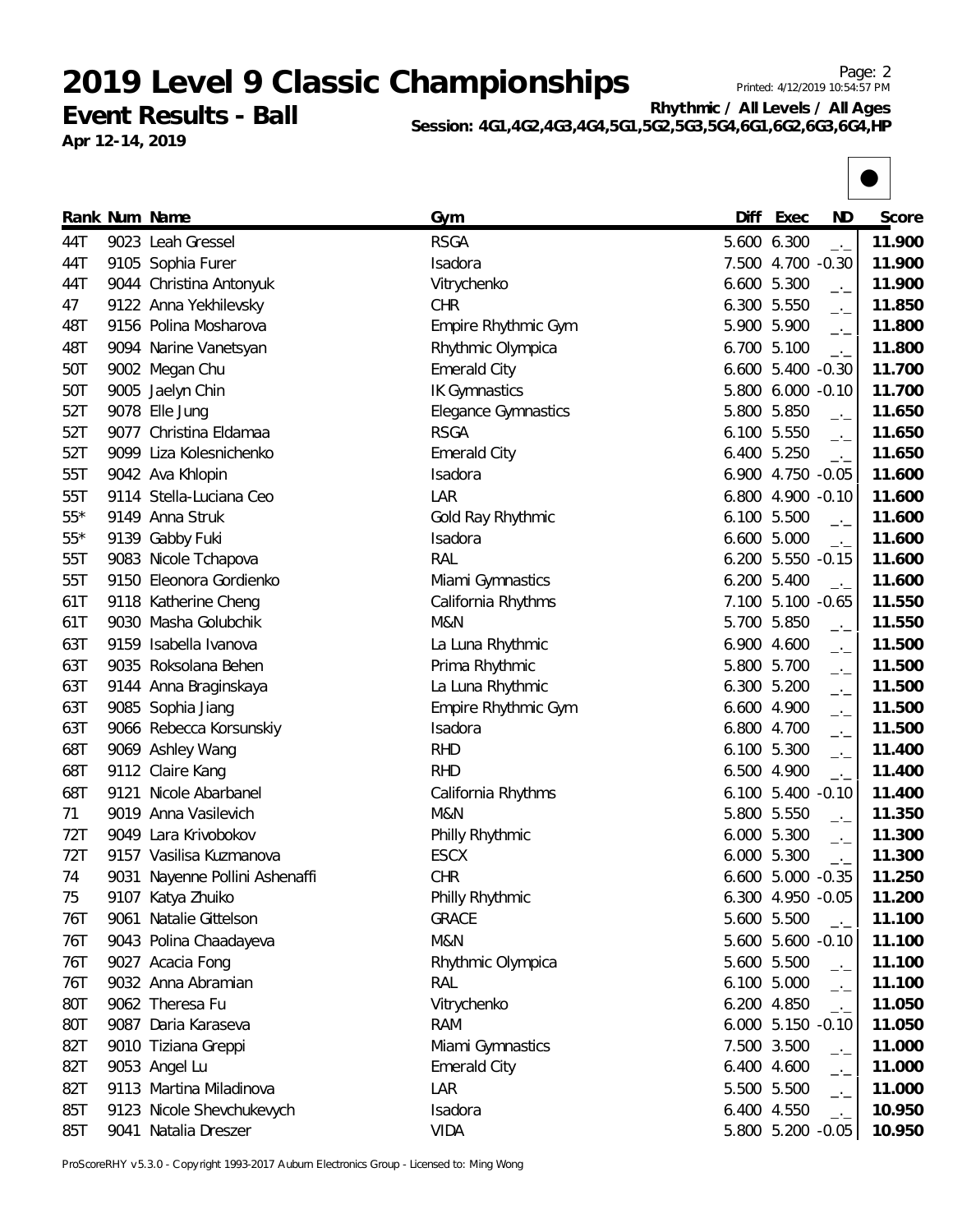**Event Results - Ball Apr 12-14, 2019**

**Rhythmic / All Levels / All Ages Session: 4G1,4G2,4G3,4G4,5G1,5G2,5G3,5G4,6G1,6G2,6G3,6G4,HP**



|      | Rank Num Name                   | Gym                        | Diff  | Exec              | ND                       | Score  |
|------|---------------------------------|----------------------------|-------|-------------------|--------------------------|--------|
| 87   | 9009 Guste Naujokaite           | Liberty Academy            | 6.300 | 4.550             | $-1$                     | 10.850 |
| 88   | 9137 Austeja Dauneckis          | <b>NSR</b>                 |       | 6.000 4.800       | $-1$                     | 10.800 |
| 89T  | 9018 Lauren Kramer              | <b>Emerald City</b>        |       | 6.000 4.700       | $-1$                     | 10.700 |
| 89T  | 9162 Nia Asakawa                | Nova                       |       | 6.200 4.500       | $\overline{\phantom{a}}$ | 10.700 |
| 91T  | 9140 Aleksandra Smolyanaya      | M&N                        |       | 6.100 4.600 -0.05 |                          | 10.650 |
| 91T  | 9054 Rachel Lu                  | <b>Emerald City</b>        |       | 5.900 4.750       | $\rightarrow$            | 10.650 |
| 93   | 9171 Ashley Petrisor            | California Rhythms         | 5.700 | 4.900             | $-0.05$                  | 10.550 |
| 94   | 9045 Elexa Janov                | Miami Gymnastics           |       | 6.000 4.500       | $-1$                     | 10.500 |
| 95   | 9081 Valeria Gridina            | <b>RAM</b>                 |       | 6.500 4.250       | $-0.30$                  | 10.450 |
| 96   | 9136 Julia Kushnir              | <b>GRACE</b>               |       | 6.100 4.300       | $-1$                     | 10.400 |
| 97   | 9165 Rachel Liu                 | <b>Elegance Gymnastics</b> | 5.000 | 5.350             | $-1$                     | 10.350 |
| 98   | 9132 Nicole Khoma               | <b>NSR</b>                 |       | 6.300 4.600 -0.60 |                          | 10.300 |
| 99T  | 9037 Katie Tang                 | <b>CHR</b>                 |       | 5.400 4.850       | $-1$                     | 10.250 |
| 99T  | 9104 Liliya Avanesova           | <b>RRT</b>                 | 5.800 | 4.450             | $-1$                     | 10.250 |
| 99T  | 9022 Deya Gorodnitskiy          | <b>CTR</b>                 |       | 5.600 4.650       | $-1$                     | 10.250 |
| 102T | 9128 Liza Khalil                | <b>NSR</b>                 |       | 4.900 5.250       | $-1$                     | 10.150 |
| 102T | 9024 Alexandra Bryukhova        | M&N                        |       | 5.300 4.850       | $-1$                     | 10.150 |
| 104T | 9103 Lina Shen                  | IGM Gymnastics             |       | 5.400 4.700       | $-1$                     | 10.100 |
| 104T | 9076 Sol Morgan                 | <b>VIDA</b>                | 6.000 | 4.100             | $\rightarrow$            | 10.100 |
| 104T | 9098 Gloria Xing                | Vitrychenko                |       | 5.600 4.500       | $-1$                     | 10.100 |
| 107  | 9026 Leilani Mount              | <b>NWR</b>                 | 4.800 | 5.200             | $-1$                     | 10.000 |
| 108T | 9016 Yana Golovan               | <b>NRA</b>                 | 6.300 | 4.000             | $-0.35$                  | 9.950  |
| 108T | 9048 Nicole Bugrimenko          | M&N                        |       | 6.200 3.750       | $-1$                     | 9.950  |
| 108T | 9167 Maria LahdensuoÂ           | Nova                       |       | 5.700 4.250       | $-1$                     | 9.950  |
| 111T | 9015 Aleksandra Polukhina       | Rhythmic Brains            |       | 5.100 4.750       | $-1$                     | 9.850  |
| 111T | 9017 Diana Chukhray             | M&N                        |       | 5.700 4.150       | $-1$                     | 9.850  |
| 113T | 9108 Melanie Alexander          | LASG                       |       | 6.200 3.500       | $-1$                     | 9.700  |
| 113T | 9100 Ally Lucks                 | Empire Rhythmic Gym        | 6.400 | 3.300             | $-1$                     | 9.700  |
| 115T | 9080 Sofia Dubashinsky          | Philly Rhythmic            |       | 4.900 4.600       | $-1$                     | 9.500  |
| 115T | 9111 Elizaveta Shliomina        | <b>NWR</b>                 | 5.200 | 4.450             | $-0.15$                  | 9.500  |
| 115T | 9089 Nicole Spektor             | <b>NSR</b>                 |       | 5.200 4.300       | —'—                      | 9.500  |
|      | 115T 9079 Seanna Qin            | Evergreen Rhythmics        |       | 6.000 3.500       | -'-                      | 9.500  |
| 119  | 9142 Arina Mubarakshina         | Rhythmic Art               |       | 5.900 3.550       |                          | 9.450  |
| 120  | 9039 Aliaksandra Makarava       | <b>NSR</b>                 |       | 4.700 5.000 -0.30 |                          | 9.400  |
| 121  | 9125 Natalia Cervantes Vizcaino | <b>TRA</b>                 |       | 6.100 3.250       |                          | 9.350  |
| 122  | 9170 Claire Kuno                | Empire Rhythmic Gym        |       | 6.100 4.150 -0.95 |                          | 9.300  |
| 123  | 9021 Celine Huang               | Liberty Academy            |       | 5.500 4.350 -0.60 |                          | 9.250  |
| 124  | 9088 Jada Lapastora             | <b>IGM Gymnastics</b>      |       | 4.800 4.350       | $-1$                     | 9.150  |
| 125  | 9097 Julia Li                   | Vitrychenko                |       | 5.200 3.750       | —'—                      | 8.950  |
| 126  | 9036 Sophie Cheng               | Eurogymnastics             |       | 4.200 4.550       |                          | 8.750  |
| 127  | 9119 Kaitlyn Lee                | Elegance Gymnastics        |       | 4.900 3.750       |                          | 8.650  |
| 128T | 9025 Katherine Kutsar           | Marquee Rhythmic           |       | 6.100 2.750 -0.35 |                          | 8.500  |
| 128T | 9147 Lucy Williams              | Elegance Gymnastics        |       | 4.700 3.800       |                          | 8.500  |

ProScoreRHY v5.3.0 - Copyright 1993-2017 Auburn Electronics Group - Licensed to: Ming Wong

## Page: 3 Printed: 4/12/2019 10:54:58 PM